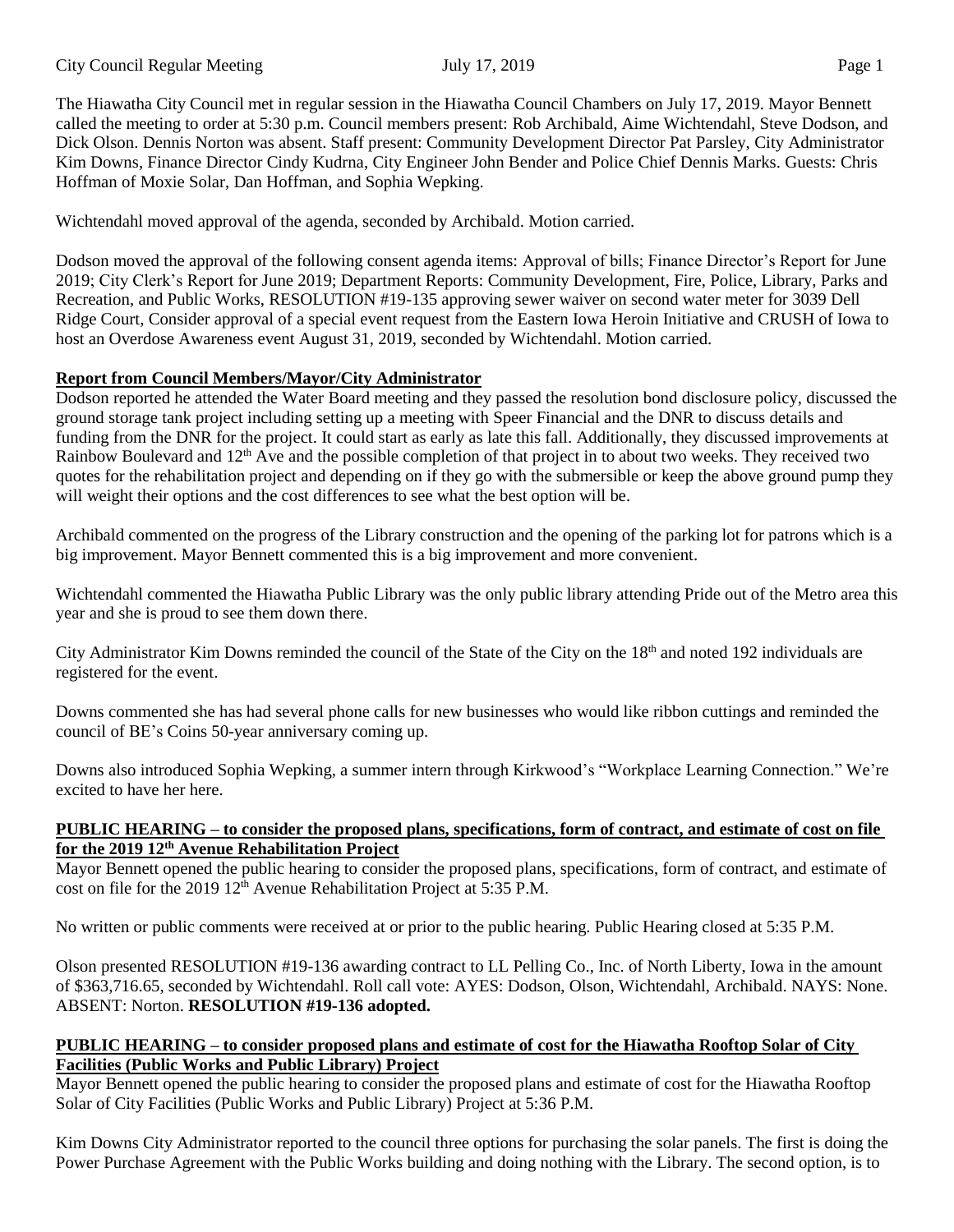do the Power Purchase Agreement with Public works and to do a direct purchase for the Library. The third option is to do both buildings as a direct purchase. With the third option there would be a 25-year savings of \$602,327.22. She noted council had allocated \$80,000 of LOST money a couple years ago so those dollars are waiting.

No written or public comments were received at or prior to the public hearing. Public Hearing closed at 5:39 P.M.

Wichtendahl commented that the panels would still be there 25-35 years from now so the best option would be the longer term savings for the City.

The council also spoke with Chris Hoffman of Moxie solar about the purchase of panels.

Dodson asked if we do the direct purchase for both the Public Works building and the Library would that lock in the price for the library which wouldn't be installed right away due to the renovation and construction of the building and do we physically take possession of the panels now? Chris indicated they would work with us and commented by the time the library is complete he anticipates a more efficient panel being available than what is available right now to be installed on the Public Works building. He would prefer to wait to make the purchase for the Library panels until later so we can use the most efficient panels possible at that time.

Olson asked the efficiency of the solar panels with technology adapting what do we have for options as far as maintenance or upgrades as more efficient technology comes up. We don't want to have the panels be outdated in 10 years. Hoffman reported that the solar panels have a 25-year warrantee and their productivity would go down by a half percent each year. Technology will be better 10 years from now or 25 years from now however these solar panels will have recouped the cost 9.5 years from now plus 15 years of free energy that you've already paid for with the panels still being 85% efficient at the 25<sup>th</sup> year. That is the manufacturers warranty. Moxie Solar provides a warranty on their workmanship for 5 years. They can also do a maintenance contract but there is very little that needs to be done with them.

Dodson asked if there is a secondary market that will recycle panels if the city would want to upgrade theirs in 10 years. Hoffman replied there is getting to be one but at this point you don't do a trade in per say you would do a new purchase. The United States isn't to the point yet. There is a demand for recycled materials, but there isn't a market yet.

Olson asked if these panels would be covered under the City's overall insurance or would they need some kind of additional insurance. Huffman replied that it depends on the coverage the City has right now and whether the policy already covers a solar array or if there would be a small rider policy added to the policy. He also noted that the manufacturers warranty covers hail damage of less than the size of a quarter.

Archibald asked if there were issues of birds nesting around the panels. Huffman commented they usually don't see much nesting because the metal roof is not attractive for critters. There is a product called Critter Guard they can install on some roofs, but not on a metal roof like the Public Works building. With a roof that hot there isn't much they can do, but they don't see many issues with animals.

Dodson presented RESOLUTION #19-137 to consider awarding contract to Moxie Solar of North Liberty, Iowa in the amount of \$268,615.50. Authorize an additional \$188,616.50 of available LOSST funds. Enter into a standard Interconnection agreement with Alliant Energy, seconded by Wichtendahl. Roll call vote: AYES: Wichtendahl, Archibald, Olson, Dodson. NAYS: None. ABSENT: Norton. **RESOLUTION #19-137 adopted.** 

## **PUBLIC HEARING – to consider fiber optic network ring for city connectivity**

Mayor Bennett opened the public hearing to consider fiber optic network ring for city connectivity at 5:50 P.M.

No written or public comments were received at or prior to the public hearing. Public Hearing closed at 5:50 P.M.

Wichtendahl presented RESOLUTION #19-138 to complete an existing partial fiber optic network ring for city connectivity and enter into an agreement with Enseva of Hiawatha, Iowa in the amount of \$90,518.00 with the RMC of \$350 for a period of 10-years. Roll call vote: AYES: Archibald, Olson, Dodson, Wichtendahl. NAYS: None. ABSENT: Norton. **RESOLUTION #19-138 adopted.**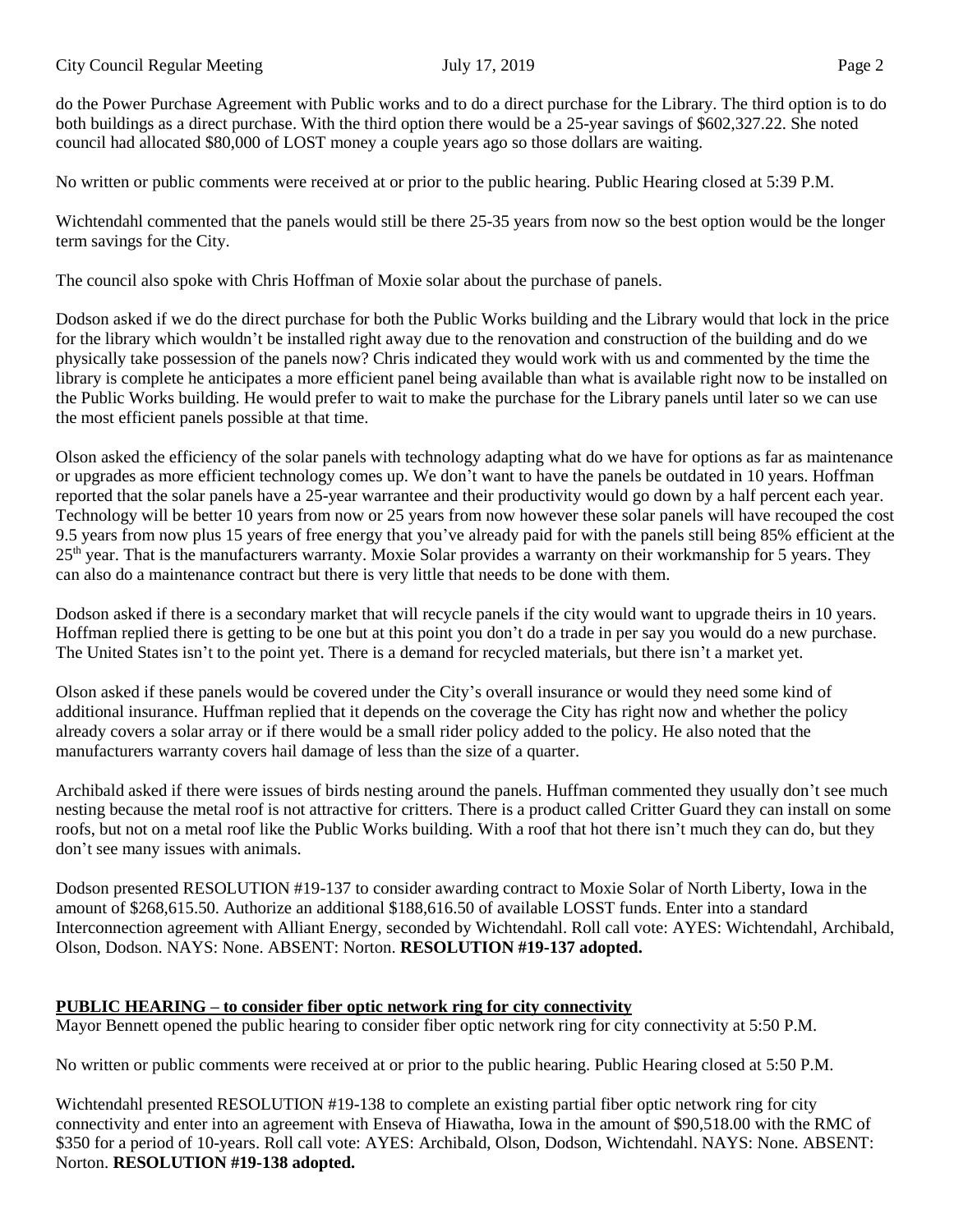# **Consider Resolution to enter into an agreement with Enseva to provide off-site server/cloud storage eliminating future on-site server upgrades**

Mayor Bennett commented that this will save the City money and will allow for unlimited expansion.

Downs commented that disaster recovery is very important..

Archibald asked if all of the storage would be included. Downs said that all data but a portion of the police department would be included.

Wichtendahl presented RESOLUTION #19-139 to enter into an agreement with Enseva to provide off-site server/cloud storage eliminating future on-site server upgrades. Roll call vote: AYES: Archibald, Wichtendahl, Dodson, Olson. NAYS: None. ABSENT: Norton. **RESOLUTION #19-139 adopted.**

#### **Hiawatha Code of Ordinances Chapter 21 Administrator**

*Wichtendahl moved the 2nd reading of ORDINANCE #929 amending Hiawatha Code of Ordinances Chapter 21 Administrator by changing §21.04 to reflect the Purchasing Policies and Procedures, seconded by Dodson. Roll Call Vote: AYES: Wichtendahl, Dodson, Olson, Archibald. NAYS: None. ABSENT: Norton. Motion Carried.*

*Dodson moved to waive the 3rd reading of ORDINANCE #929, seconded by Archibald. Motion Carried.*

*Olson moved the adoption of ORDINANCE #929 amending Hiawatha Code of Ordinances Chapter 21 Administrator §21.04 to reflect the Purchasing Policies and Procedures, seconded by Wichtendahl. Roll call vote: AYES: Dodson, Olson, Archibald, Wichtendahl. NAYS: None. ABSENT: Norton. ORDINANCE #929 adopted.*

# **Consider Resolution approving Notice of Default by and between the City of Hiawatha, Iowa and Towers Edge**

Council discussed this was a 2016 project and that the agreement was defunct. They would need to come back and reapply to proceed.

Archibald presented RESOLUTION #19-140 approving Notice of Default by and between the City of Hiawatha, Iowa and Towers Edge. Roll call Vote: AYES: Dodson, Olson, Archibald, Wichtendahl. NAYS: None. ABSENT: Norton. **RESOLUTION #19-140 adopted.**

#### **Consider Resolution setting public hearing date (August 7, 2019 at 5:30 P.M.) to consider the speed limit on Todd Hills Road from Edgewood Road to west city limits.**

Dodson commented he traveled this quite a bit and there are many deer crossing there and many do not drive the speed limit.

Dodson presented RESOLUTION #19-141 to consider setting public hearing date (August 7, 2019 at 5:30 P.M.) to consider the speed limit on Todd Hills Road from Edgewood Road to west city limits, seconded by Wichtendahl. Roll call vote: AYES: Archibald, Wichtendahl, Olson, Dodson. NAYS: None. ABSENT: Norton. **RESOLUTION #19-141 adopted.** 

# **Consider Resolution authoring staff to proceed with Requests for Proposal for Essential Housing Needs Study as per the city council's strategic plan goals**

Mayor Bennett commented this is a good idea.

Dodson presented RESOLUTION #19-142 authoring staff to proceed with Requests for Proposal for Essential Housing Needs Study as per the city council's strategic plan goals, seconded by Olson. Roll call vote: AYES: Olson, Archibald, Wichtendahl, Dodson. NAYS: None. ABSENT: Norton. **RESOLUTION #19-142 adopted.**